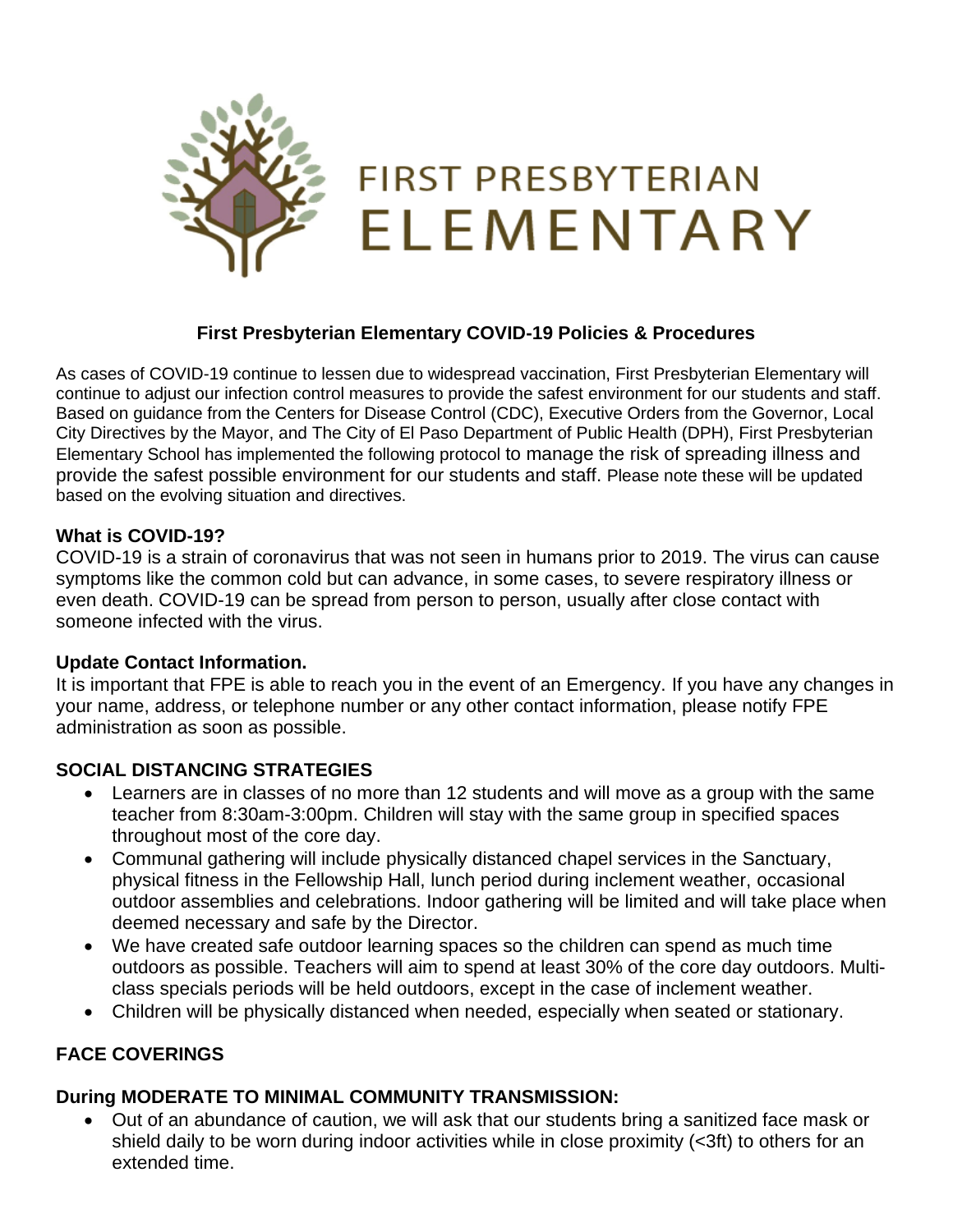- Students will not be required to wear face coverings when outdoors and when social distancing can be enforced.
- Teachers and staff will be required to wear face coverings when indoors or in close proximity to others.
- The teachers will make every effort to lovingly support students in mask-wearing when needed. Proper mask wearing will be modeled, discussed, and encouraged.
- At the parents' discretion, a student may opt to wear a face covering at all times, in which case our teachers will monitor those students and give gentle reminders as needed.
- At the parents' discretion, a medical or personal exemption may be requested for their child(ren). Personal exemptions are granted with the submission of our Mask Exemption Form.

# **During SUBSTANTIAL TO HIGH COMMUNITY TRANSMISSION:**

- Out of an abundance of caution, we will ask that our students bring a sanitized face mask or shield daily to be worn while indoors AND while in close proximity to others.
- Students will not be required to wear masks when outdoors when social distancing can be enforced.
- Teachers and staff will be required to wear face coverings when indoors or in close proximity to others.
- The teachers will make every effort to lovingly support students in mask-wearing when needed. Proper mask wearing will be modeled, discussed, and encouraged.
- At the parents' discretion, a student may opt to wear a face covering at all times, in which case our teachers will monitor those students and give gentle reminders as needed.
- At the parents' discretion, a medical or personal exemption may be requested for their child(ren). Personal exemptions are granted with the submission of our Mask Exemption Form.

# **INTENSIFIED CLEANING AND DISINFECTION**

- Windows will be open with ceiling fans circulating indoor air by 8:00am each morning.
- Air Doctor Air Filtration Systems have been added to each indoor classroom space.
- A fresh chlorine bleach solution will be used to disinfect daily per CDC guidelines. It is safe for use in schools and around children.
- Our maintenance/janitorial staff person will receive COVID-prevention sanitizing training.
- All school staff will undergo professional training on teaching during the pandemic and COVID-19 infection control.
- Teachers are required to follow a rigorous sanitizing procedure including all hard surfaces, doorknobs, light switches, counters, tables, and chairs.
- Each child will have their own box of materials, including scissors, crayons, markers, pencils.
- Children will be taught to sanitize their own high-touch areas each day using a non-toxic, plantbased cleaning product.
- Our front entrance and upstairs landing have sinks for regular hand washing upon entering or exiting the building/classrooms. A hand washing station is also available outdoors.
- Proper handwashing will be modeled, discussed, and encouraged.
- Hand sanitizing will be planned for as children begin and end an activity.

# **MODIFIED DROP-OFF AND PICK-UP PROCEDURES**

- Parents will not be allowed in the learning spaces during drop off or pick up.
- One station on the perimeter of the campus will be set up for drop off and pick up. The teacher and peers will be visible to the parent as their child enters the campus.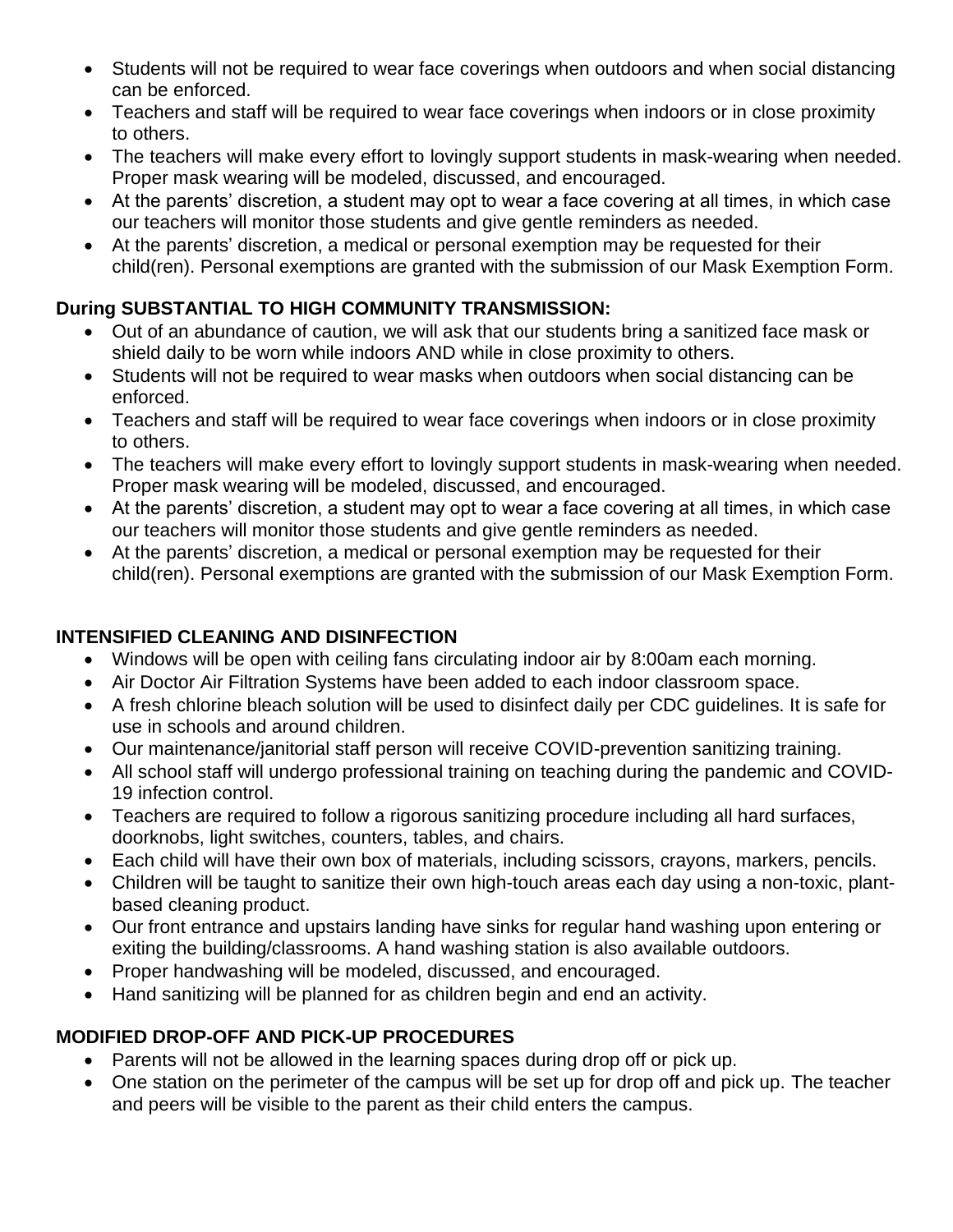- Adults dropping off and picking up children who have been vaccinated may do so without wearing a mask. Those at higher risk or that have not been vaccinated are encouraged to continue wearing a mask at pick up and drop off.
- If possible, older people or those with compromised immune systems are discouraged from dropping off and picking up children due to their higher risk for severe illness from COVID-19.

# **ARRIVAL SCREENING PROCEDURES**

## **During MODERATE TO MINIMAL COMMUNITY TRANSMISSION:**

- Teachers will welcome children, conduct a visual health check and continue to monitor them throughout their time together.
- The parent/guardian and student are responsible for monitoring health and exposure prior to arriving at school to determine if it is necessary to remain home. See symptoms and exclusions.
- Students will be responsible for hand washing before entering classrooms, before eating, and when deemed necessary by themselves or their teacher.

# **During SUBSTANTIAL COMMUNITY TRANSMISSION:**

- All individuals must be screened every day upon entering the campus, including:
	- o All staff
	- o All students enrolled in the program
	- o All persons with legal authority to enter, including law enforcement or Licensing staff.
- Person screening will wear disposable gloves and a face covering to perform the screening.
- A visual inspection of each child for signs of illness including flushed cheeks, rapid breathing or unexplained difficulty breathing, fatigue or extreme fussiness.
- Students will be asked health questions upon drop off.
- Temperature will be taken using a non-contact thermometer. Temperature will be logged daily.
- Persons who have a temperature of 100.4 $\degree$ F or above or other signs of illness will not be admitted.
- People who answer yes to any of the health questions will be directed to communicate with the Elementary office for further instruction.
- Students will apply hand sanitizer upon entering the campus.
- Students will be responsible for hand washing before entering classrooms, before eating, and when deemed necessary by themselves or their teacher.

## **SYMPTOMS AND EXCLUSIONS**

As a parent/guardian, you can prevent the spread of illness by keeping your child(ren) home if you, your child(ren), or anyone in your household experience any of the symptoms listed below.

Any one of the following symptoms require students and teachers to stay home and inform the school office at (915) 219-9689 as soon as possible.

- A temperature of  $100.4^\circ$  F or higher
- Cough
- Shortness of breath or difficulty breathing
- Chills
- Muscle pain or body aches
- Headache
- Sore throat
- New loss of taste or smell
- Nausea, vomiting and/ or diarrhea
- Congestion or runny nose (beyond what is common with seasonal allergies)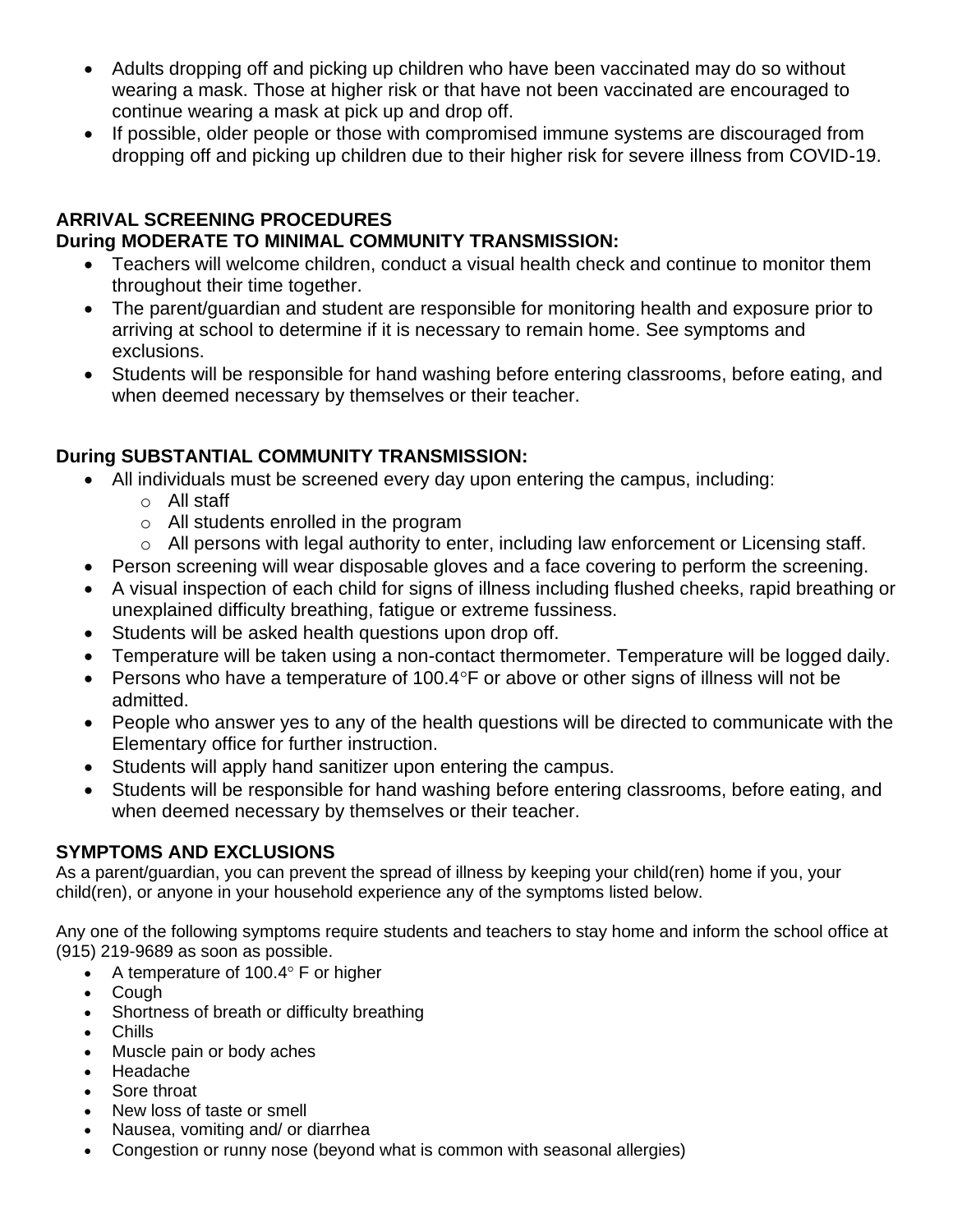- Repeated shaking with chills
- Known close contact with a person who is lab confirmed to have COVID-19\*

\**A close contact is defined as any individual who was within 6 feet of an infected person for at least 15 minutes starting from 2 days*  before illness onset until the time the patient is isolated (for asymptomatic patients, 2 days prior to positive specimen collection). <https://www.cdc.gov/coronavirus/2019-ncov/php/contact-tracing/contact-%20tracing-plan/contact-tracing.html>

The elementary school requests that parents not administer any medication to their child(ren) that may mask the symptoms of illness, such as Tylenol or Advil, prior dropping their child(ren) off at the School. If they do provide such medication to their child(ren) (e.g. for an injury), we respectfully request that this be disclosed to us prior to your child(ren)'s arrival and screening.

School staff will continuously monitor all students and themselves for the above symptoms throughout each day. If your child(ren) exhibit **any** of the signs and symptoms listed above while at school, you will be contacted to pick them up **as soon as possible.** Please make sure all of your emergency contact information is up to date with the office as they will be contacted if you can not be reached.

- If the child has a sibling at the school, the sibling will also be sent home.
- While your child(ren) waits for you or your emergency contact to arrive, they will be separated from the other children.
- All spaces used by the sick person will be cleaned and disinfected following CDC guidelines immediately.
- Children with symptoms must stay home until symptoms subside and your child receives a note from his/her medical provider that states that the child(ren) are permitted to return to school. This note must be on file with the Preschool Administration before your child(ren) will be permitted to return.

#### **COVID-19 CONFIRMED – CLASS OR SCHOOL CLOSURE**

If COVID-19 is lab confirmed positive in a student or staff member, parents will be notified immediately. The class group that has been exposed may be dismissed and quarantined for a minimum of 24 hours. During this time period, all learning areas will be deep cleaned and disinfected following CDC guidelines.

School administration will contact the City of El Paso Department of Public Health (DPH) to report the case and seek guidance on the safest course of action.

If a student or staff member is lab confirmed positive but did not expose the group, parents will be informed, but school will continue as scheduled. Parents will be contacted as expeditiously as possible to alert them to potential exposures, class or school closures.

#### **SYMPTOM-BASED METHOD OF SELF-ISOLATION**

The school will require that any staff or students that are lab confirmed positive for COVID-19 adhere to the below guidelines of the "Symptom-Based Method" for self-isolation put forth by the DPH and the CDC prior to returning to school.

Additionally, students and staff lab-confirmed positive for COVID-19 must receive a note from his/her medical provider that states that he/she is permitted to return to school. This note must be on file with the school administration before he/she will be permitted to return.

The recommendations by the DPH and CDC for self-isolation are as follows:

#### **Persons Without Severe Symptoms or Severe Immunocompromise maintain isolation until:**

• At least 10 days have passed *since the first date the symptoms appeared*; **AND**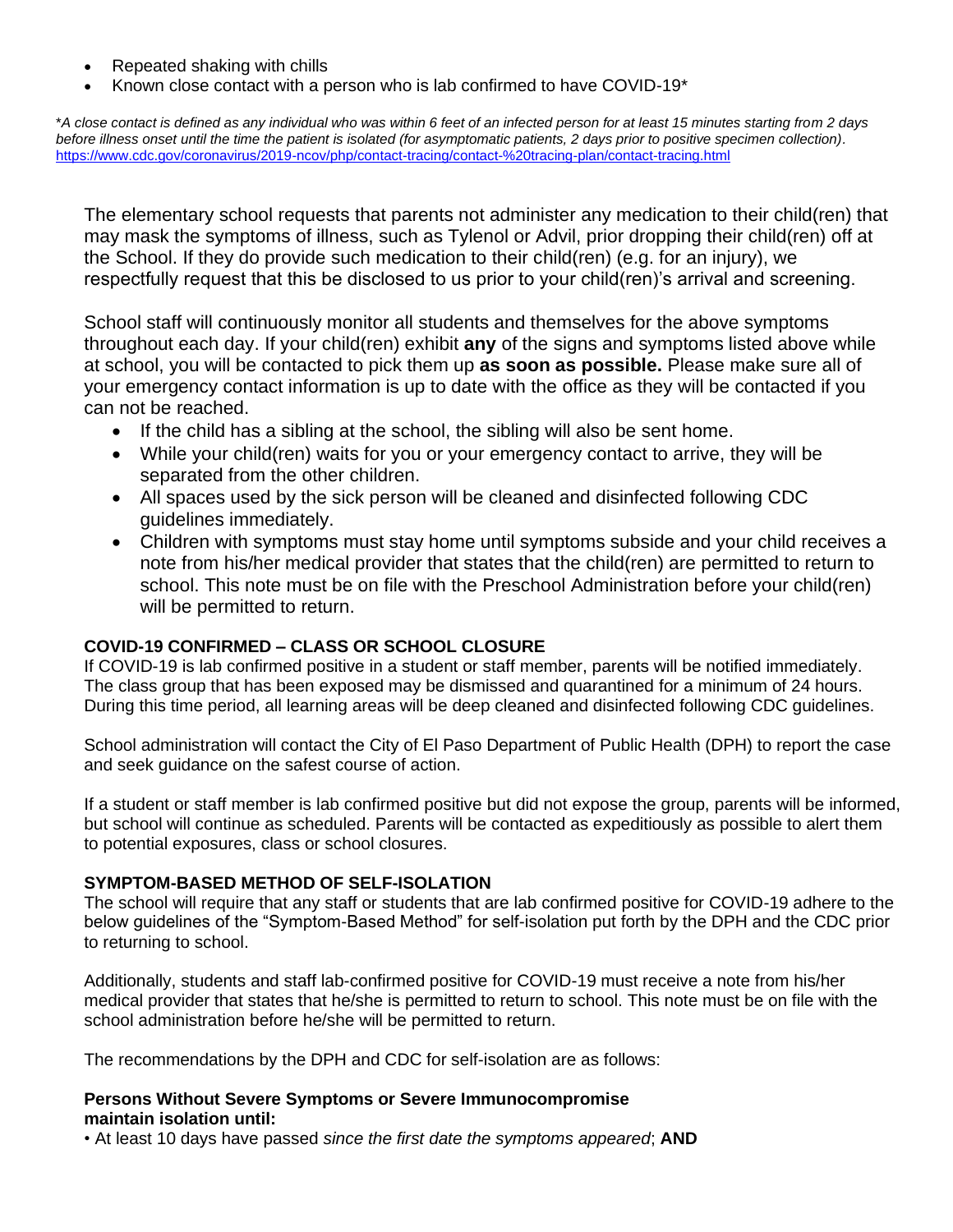• At least 1 day (24 hours) has passed WITHOUT fever and without the use of fever-reducing medications; **AND**

• Improvement in symptoms

### **Persons with Severe symptoms or Severe Immunocompromise Maintain isolation until:**

• At least 20 days have passed *since the date the symptoms first appeared;* **AND**

• At least 1 day (24 hours) has passed WITHOUT fever and without the use of fever-reducing medications; **AND**

• Improvement in symptoms

# **Time-based method (tested positive without symptoms)**

**Maintain isolation until:**

• At least 10 days have passed since the date of their most recent positive COVID-19 diagnostic test; **AND**

• Continue without having any symptoms (assuming they have not subsequently developed symptoms since their positive test.)

## **FAMILY OR CLOSE CONTACT ILLNESS**

If a member of a student or staff's household or someone with whom they have been in close contact\* is lab confirmed positive for COVID-19, the school must be notified, and the child or staff may not return to school until he or she meets all current requirements for self-isolation promulgated by the Department of Public Health. Members of that child or staff member's class will be notified the day the information is received, but school will continue as scheduled.

For more information on what to do if exposed, please visit the El Paso Department of Public Health's [Isolation and Quarantine Guidelines for the General Population.](https://www.epstrong.org/documents/covid19/businesses/isolation-quarantine-individuals.pdf?1643051001)

\**A close contact is defined as any individual who was within 6 feet of an infected person for at least 15 minutes starting from 2 days before illness onset until the time the patient is isolated (for asymptomatic patients, 2 days prior to positive specimen collection). [\(https://www.cdc.gov/coronavirus/2019](https://www.cdc.gov/coronavirus/2019-ncov/php/contact-tracing/contact-tracing-plan/appendix.html#contact) [ncov/php/contact-tracing/contact-tracing-plan/appendix.html -](https://www.cdc.gov/coronavirus/2019-ncov/php/contact-tracing/contact-tracing-plan/appendix.html#contact) contact)*

# **FINANCIAL RESPONSIBILITY**

In the event of an unplanned and/or extended school closure, First Presbyterian Elementary will continue to require that all tuition payments will be paid in full when due. The Elementary School is committed to paying its teachers, staff and regular operating expenses. Our ability to meet these obligations would be greatly diminished without the continued receipt of tuition. This could ultimately result in the school being unable to reopen.

The Elementary School recognizes that during an extended closure it will be unable to provide the classroom environment and hands-on instruction that parents expect for their tuition payments. While we hope closures will be few and far between, our teachers and staff are preparing virtual/distance learning plans to be implemented if needed. While we expect tuition to be paid, we will analyze each situation and communicate exceptions; we are committed to finding resources and options that will allow for the best recourses for our families and staff.

# **ENTRANCE INTERVIEWS/ORIENTATION**

Parents will be notified about how entrance interviews and orientation will be handled as we draw nearer to the start of school to ensure current regulations and recommendations are met.

## **FAMILY PRACTICES**

First Presbyterian Elementary School recommends that families and staff do the following in order to help keep everyone healthy:

- Assess your health and your child's health several times a day using the symptom checks stated in this document.
- Wear clean clothes to school or work.